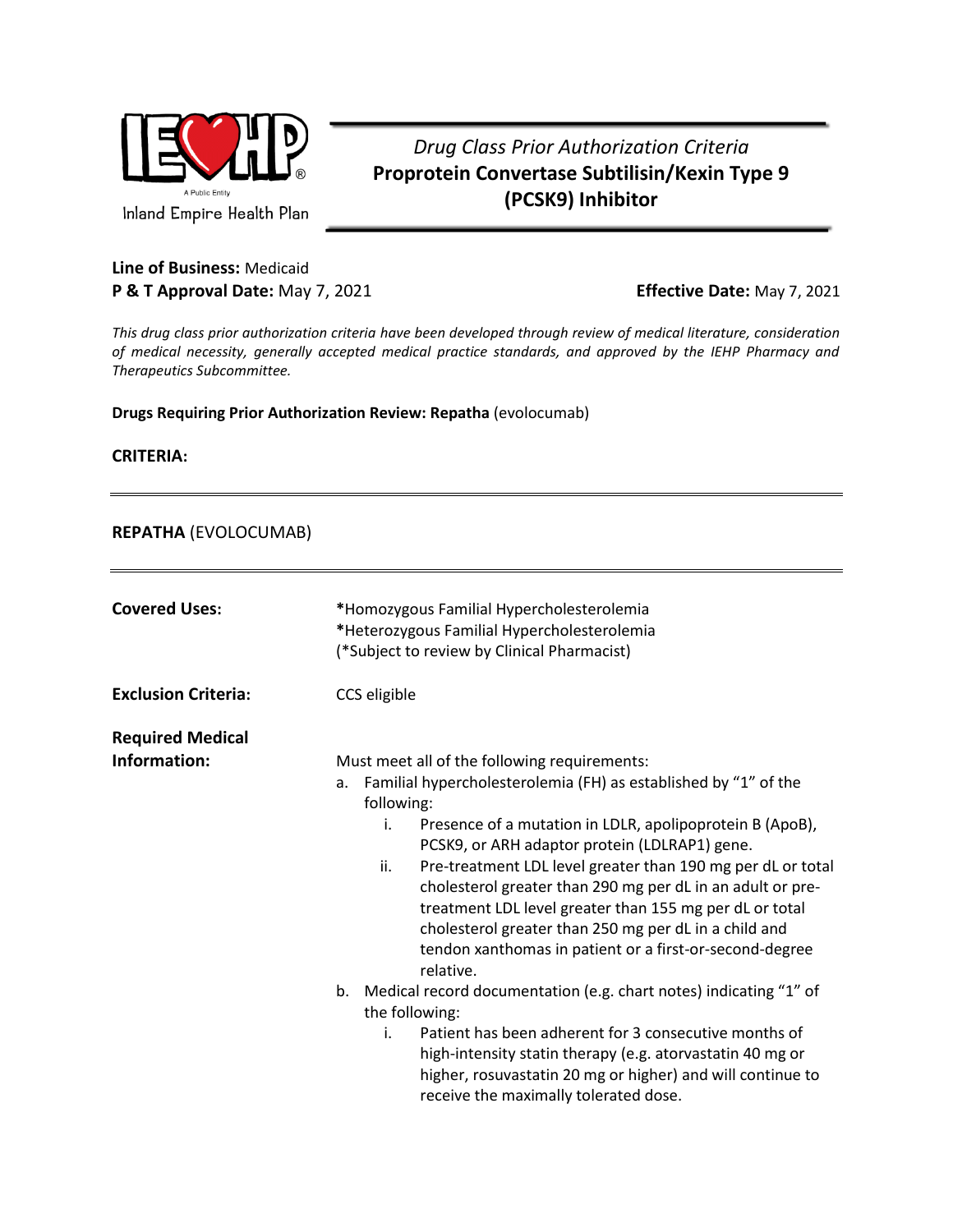|                                         | ii.<br>Patient is unable to tolerate high-intensity statin due to<br>documented myalgia or myositis, but patient has been<br>adherent for 3 consecutive months of the maximally<br>tolerated statin therapy (e.g. atorvastatin, lovastatin,<br>pravastatin, rosuvastatin, or simvastatin at any dose) and<br>will continue to receive the maximally tolerated dose.<br>Patient has a labeled contraindication to all statins as<br>iii.<br>documented in medical records.<br>Patient is not on statin due to documented rhabdomyolysis<br>iv.<br>or muscle symptoms with CK elevations greater than or<br>equal to 10 times ULN. |
|-----------------------------------------|----------------------------------------------------------------------------------------------------------------------------------------------------------------------------------------------------------------------------------------------------------------------------------------------------------------------------------------------------------------------------------------------------------------------------------------------------------------------------------------------------------------------------------------------------------------------------------------------------------------------------------|
|                                         | Medical record documentation (e.g. chart notes) indicating "1" of<br>c.<br>the following:                                                                                                                                                                                                                                                                                                                                                                                                                                                                                                                                        |
|                                         | Patient has been adherent for 3 consecutive months of<br>i.                                                                                                                                                                                                                                                                                                                                                                                                                                                                                                                                                                      |
|                                         | ezetimibe, concurrently with statin per criteria b.<br>Patient has a labeled contraindication or intolerance to<br>ii.<br>ezetimibe.                                                                                                                                                                                                                                                                                                                                                                                                                                                                                             |
|                                         | Documentation indicating "1" of the following treated LDL levels<br>d.<br>while on optimal lipid lowering therapy (maximally tolerated statin<br>and ezetimibe therapy), dated within the last month (30 days):<br>LDL greater than or equal to 70 mg per dL with ASCVD.<br>i.<br>LDL greater than or equal to 100 mg per dL without ASCVD.<br>ii.<br>Not used in combination with another proprotein convertase<br>e.<br>subtilisin/kexin type 9 (PCSK9) inhibitor, Juxtapid or Kynamro                                                                                                                                         |
| <b>Age Restrictions:</b>                | Must be age of 13 years or older                                                                                                                                                                                                                                                                                                                                                                                                                                                                                                                                                                                                 |
| <b>Prescriber Restrictions:</b>         | Cardiologist, Endocrinologist or Lipid Specialist                                                                                                                                                                                                                                                                                                                                                                                                                                                                                                                                                                                |
| <b>Other Criteria:</b>                  | Reauthorization criteria: Must meet all of the following requirements:<br>Patient is adherent to therapy since the initial authorization.<br>а.<br>Patient continues concurrent use of the high-intensity statin or the<br>b.<br>statin at the maximally tolerated dose, unless documentation of the<br>inability to take statins is provided.<br>Documentation of LDL reduction while on Repatha therapy.<br>C.                                                                                                                                                                                                                 |
| <b>Covered Uses:</b>                    | *Atherosclerotic Cardiovascular Disease<br>(*Subject to review by Clinical Pharmacist)                                                                                                                                                                                                                                                                                                                                                                                                                                                                                                                                           |
| <b>Exclusion Criteria:</b>              | N/A                                                                                                                                                                                                                                                                                                                                                                                                                                                                                                                                                                                                                              |
| <b>Required Medical</b><br>Information: | Must meet all of the following requirements:<br>Documentation of "1" of the following:<br>a.<br>History of at least "2" major atherosclerotic cardiovascular<br>i.<br>disease events: recent acute coronary syndrome (within the                                                                                                                                                                                                                                                                                                                                                                                                 |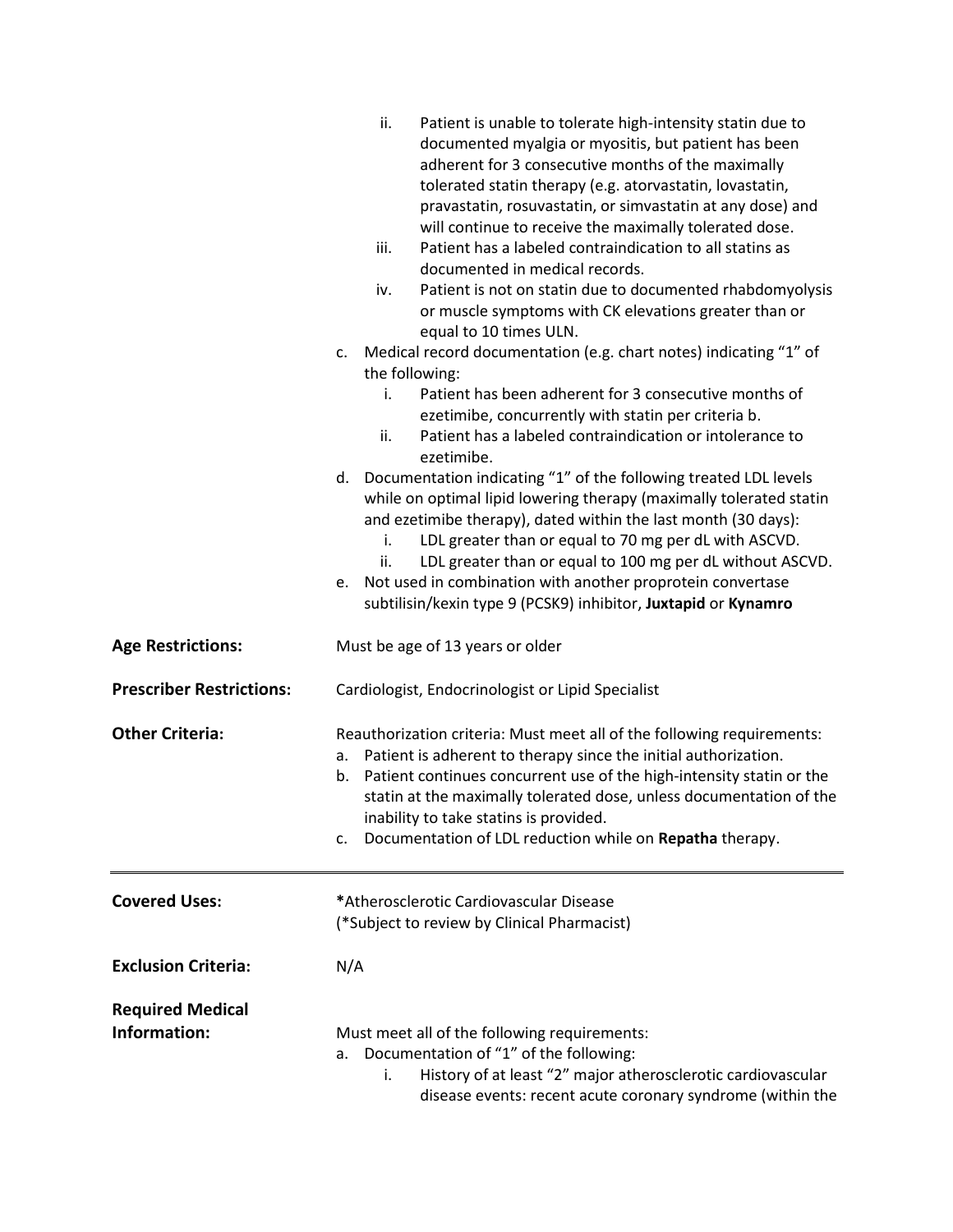past 12 months), myocardial infarction (MI), ischemic stroke or symptomatic peripheral disease

- ii. History of "1" major atherosclerotic cardiovascular disease event: recent acute coronary syndrome (within the past 12 months), myocardial infarction (MI), ischemic stroke or symptomatic peripheral disease; **and** at least "2" of the following high-risk conditions: age of 65 years or older, familial hypercholesterolemia (homozygous or heterozygous), history of prior coronary artery bypass surgery or percutaneous coronary intervention, diabetes mellitus, hypertension, chronic kidney disease, current smoking, persistently elevated LDL of 100 mg/dL or greater despite optimal lipid therapy, or history of congestive heart failure
- b. Medical record documentation (e.g. chart notes) indicating "1" of the following:
	- i. Patient has been adherent for 3 consecutive months of high-intensity statin therapy (e.g. atorvastatin 40 mg or higher, rosuvastatin 20 mg or higher) and will continue to receive the maximally tolerated dose.
	- ii. Patient is unable to tolerate high-intensity statin due to documented myalgia or myositis, but patient has been adherent for 3 consecutive months of the maximally tolerated statin therapy (e.g. atorvastatin, lovastatin, pravastatin, rosuvastatin, or simvastatin at any dose) and will continue to receive the maximally tolerated dose.
	- iii. Patient has a labeled contraindication to all statins as documented in medical records.
	- iv. Patient is not on statin due to documented rhabdomyolysis or muscle symptoms with CK elevations greater than or equal to 10 times ULN.
- c. Medical record documentation (e.g. chart notes) indicating "1" of the following:
	- i. Patient has been adherent for 3 consecutive months of ezetimibe, concurrently with statin per criteria b.
	- ii. Patient has a labeled contraindication or intolerance to ezetimibe.
- d. Documentation indicating "1" of the following treated lipid levels while on optimal lipid lowering therapy (maximally tolerated statin and ezetimibe therapy), dated within the last month (30 days):
	- i. LDL greater than or equal to 70 mg per dL
	- ii. Non-HDL greater than or equal to 100 mg per dL
- e. Not used in combination with another proprotein convertase subtilisin/kexin type 9 (PCSK9) inhibitor, **Juxtapid** or **Kynamro**.

**Age Restrictions:** Must be age of 18 years or older

**Prescriber Restrictions:** Cardiologist, Endocrinologist or Lipid Specialist